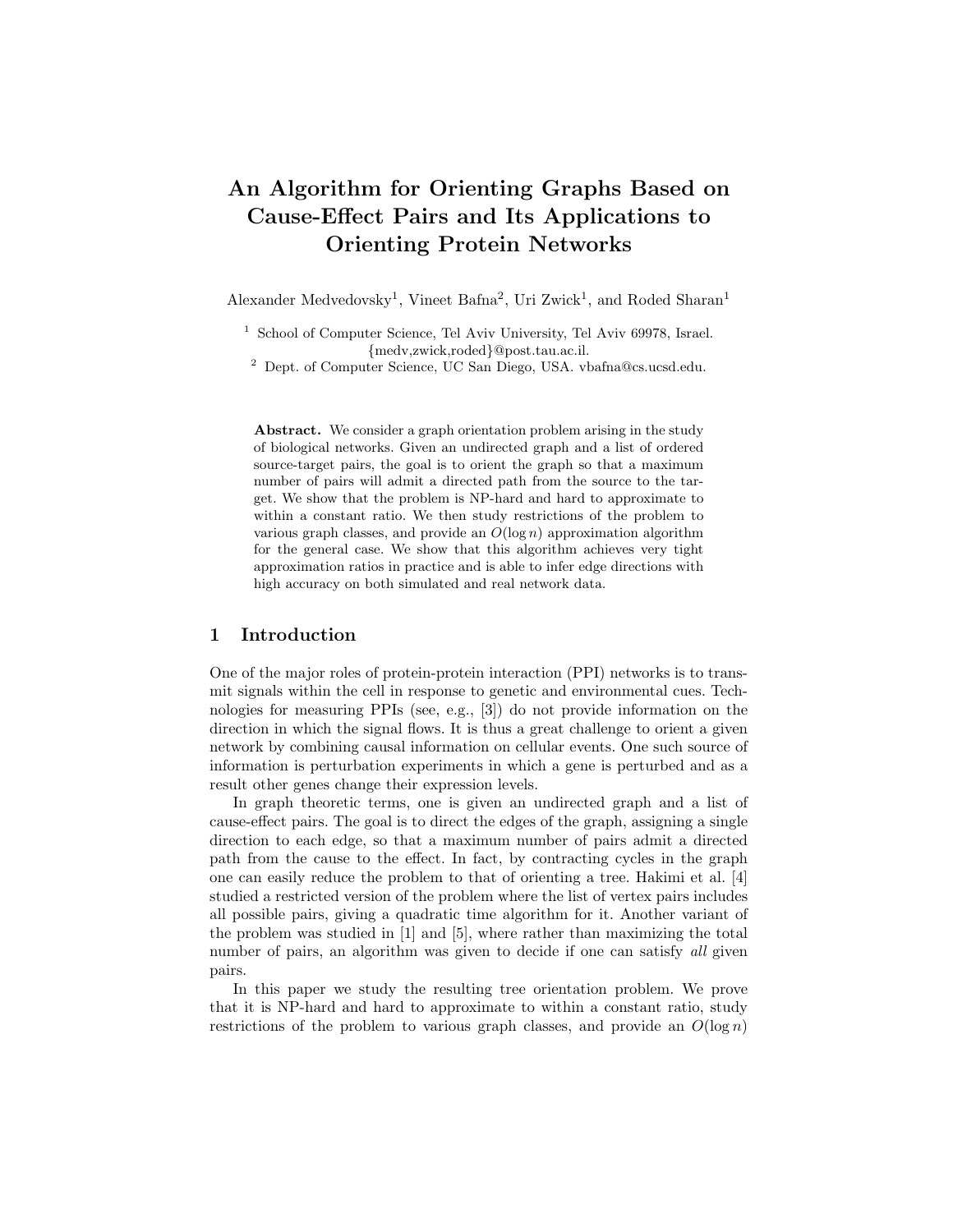approximation algorithm for the general case, where  $n$  is the size of the tree. We show that this algorithm achieves tight approximation ratios in practice and is able to infer edge directions with high accuracy on both simulated and real network data.

The paper is organized as follows: In Section 2 the graph orientation problem is presented and its complexity is analyzed. Section 3 provides exact and approximate algorithms for restrictions of the problem, and an approximation algorithm for the general case. Biological applications of the latter algorithm are described in Section 4. For lack of space, some proofs are shortened or omitted.

# 2 Problem Definition

Let  $G = (V, E)$  be an undirected graph. An *orientation* **G** of G is a directed graph obtained from G by orienting each edge  $(u, v) \in E$  either from u to v or from v to u. Let  $P \subseteq V \times V$  be a set of ordered source-target pairs. A pair  $(a, b) \in P$  is satisfied by a given orientation G of G if there is a *directed* path from a to b in  $G$ . Our goal is to find an orientation  $G$  of  $G$  that simultaneously satisfies as many pairs from  $P$  as possible.

If the graph G contains a cycle C, then it is easy to see that, for any set  $P$ , there is an optimal orientation of  $G$  in which all the edges of  $C$  are oriented in the same direction and, consequently, all pairs that connect two vertices in C are satisfied. The original problem can therefore be solved by contracting the cycle  $C$  and then solving an equivalent problem on the contracted graph. Thus, the interesting case is when the graph  $G$  is a tree.

Definition 1. MAXIMUM TREE ORIENTATION (MTO): Given an undirected tree  $T$  and a set  $P$  of ordered pairs of vertices, find an orientation of the edges of  $T$  that maximizes the number of pairs in  $P$  that are satisfied.

In the decision version of the problem, the input includes  $T, P$ , and an integer  $k \leq |P|$ , and the question is whether the edges can be directed so that at least k pairs in  $P$  are satisfied. As we show next, the problem is NP-hard even when  $T$ is a star or a binary tree.

#### Theorem 1. MTO is NP-complete.

Proof. The problem is clearly in NP. We show NP-hardness by reduction from MAX DI-CUT [8], which is defined as follows: given a directed graph  $G = (V, E)$ and an integer  $k \leq |E|$ , is there a cut  $A \subset V$  such that there are at least k edges  $e = (u, v)$ , with  $u \in A$  and  $v \in V \backslash A$ .

We map an instance  $(G, k)$  of MAX DI-CUT into an instance  $(T = (V', E'), P, k)$ of MTO in the following way:  $V' = V \cup \{O\}$ ,  $E' = \{(v, O) : v \in V\}$  and  $P = E$ .

Given a cut  $A \subset V$  with k crossing edges, it is easy to see that each pair corresponding to such an edge can be satisfied: for all  $v \in A$  direct the edge  $(v, O)$  toward O, and direct all other edges away from O.

On the other hand, suppose that we have directed the edges of  $T$  so that  $k$ pairs are satisfied. Note that if  $(u, v)$  is satisfied then u is directed toward O,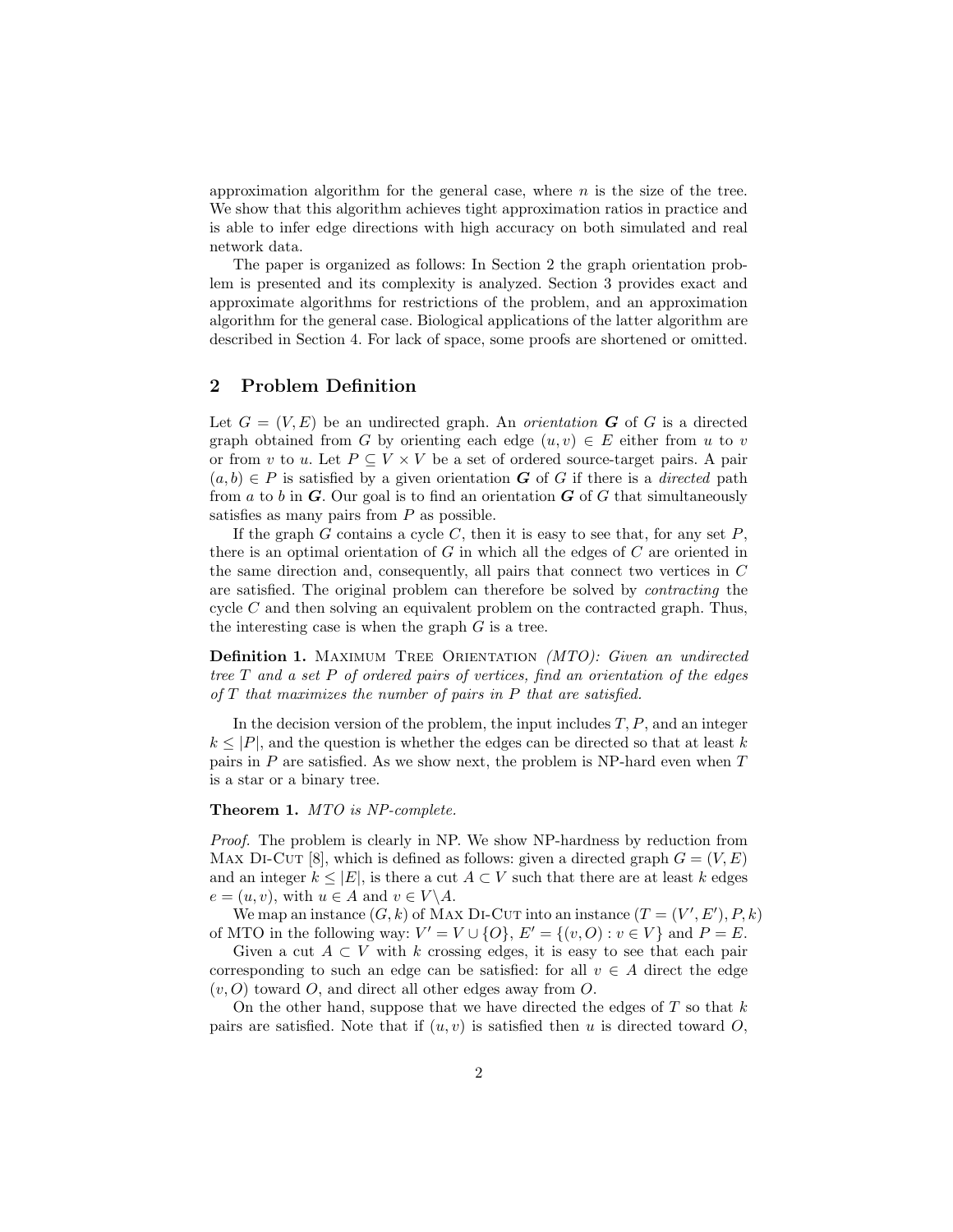and no pair  $(v', u)$  can be satisfied. Therefore, the cut defined by  $A = \{u \mid$  $(u, O)$  is directed toward  $O$ , is of size k.

Corollary 1. MTO is NP-complete even on stars.

As MAX DI-CUT is hard to approximate to within a factor of  $\frac{11}{12} \simeq 0.9166$ (Håstad  $[6]$ ), and the reduction is approximation preserving, we conclude:

**Corollary 2.** It is NP-hard to approximate MTO to within a factor of  $\frac{11}{12}$ .

Theorem 2. MTO is NP-complete on binary trees.



Fig. 1. An example of the reduction from MAX-2-SAT to MTO. The input 2-SAT formula is  $(x_1 \vee \neg x_2) \wedge (x_3 \vee \neg x_2); x_1$  and  $x_3$  are assigned a *True* value, and  $x_2$  is assigned a False value.

Proof. The problem is clearly in NP. We prove NP-hardness by a reduction from Max 2-SAT, where each clause is assumed to contain exactly two literals. Suppose f is a 2-SAT formula with variables  $x_1, ..., x_n$ . Create a binary tree T with subtrees  $T_s$  and  $T_t$ , so that  $T_s$  has a leaf  $s_i$ , and  $T_t$  has a leaf  $t_i$  for each variable  $x_i$ . Create two child nodes  $s_i^t$  and  $s_i^f$  for each  $s_i$ , and  $t_i^t$  and  $t_i^f$  for each  $t_i$  (see Figure 1).

To complete the reduction we need to specify a set of pairs to be satisfied. This set will be composed of two subsets:  $P_1$ , forcing the choice of a truth value for each variable, and  $P_2$ , relating these truth values to the clauses in  $f$ .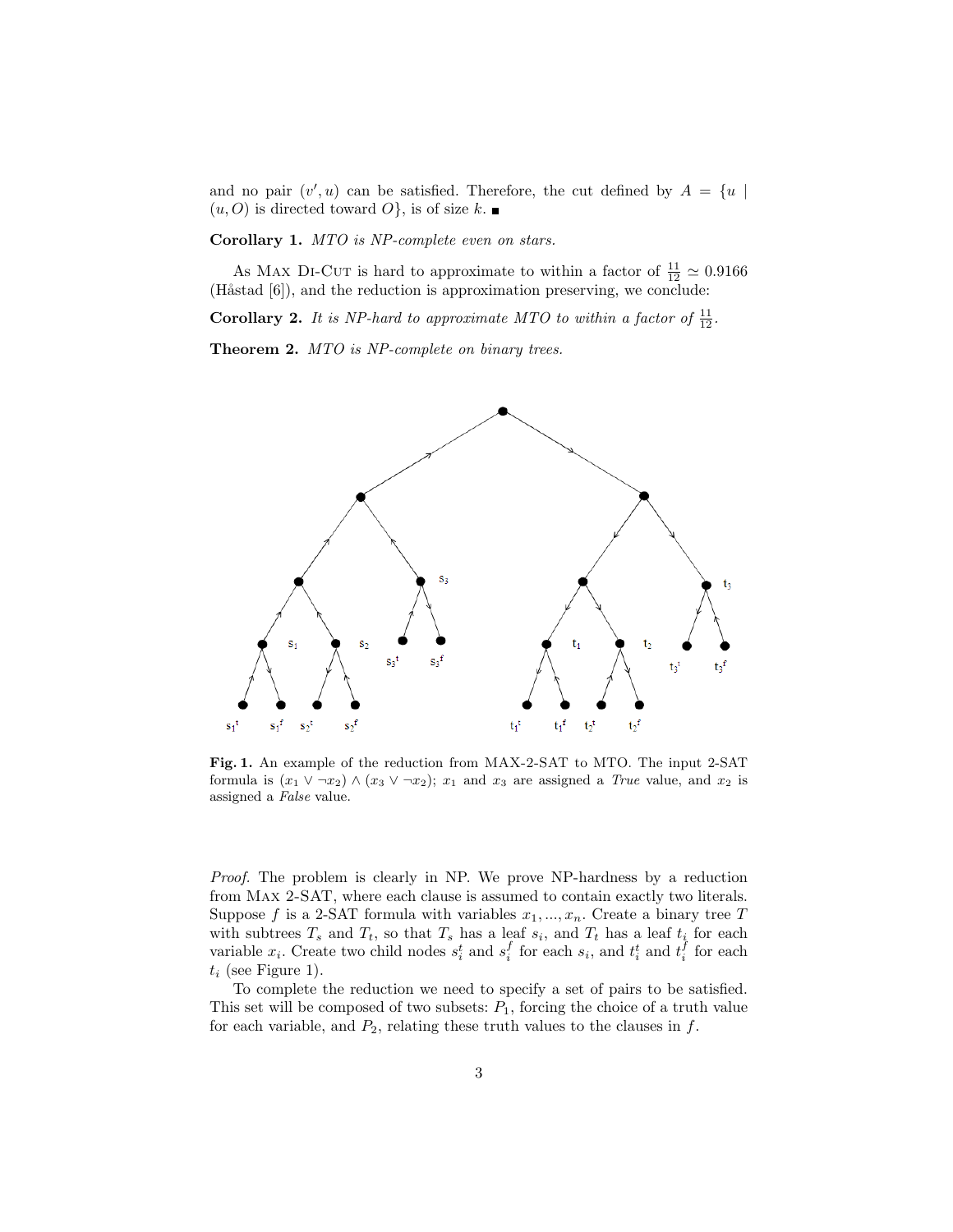The truth value of a variable will be set by forcing a directed path between  $s_i^t$  and  $s_i^f$ . If the path is directed from  $s_i^t$  to  $s_i^f$  we will interpret it as assigning the value  $True$  to  $x_i$ ; if it is directed the other way, we will associate the value False with  $x_i$ . To this end, for every variable  $x_i$  participating in  $n_i$  clauses, we will add  $3n_i$  pairs  $(s_i^f, s_i^f)$  and  $3n_i$  pairs  $(s_i^f, s_i^t)$  to  $P_1$ . Similarly, we will force a path between  $t_i^t$  and  $t_i^f$ , indicating the truth value of  $x_i$ , but this time a path from  $t_i^t$  to  $t_i^f$  will indicate *False* and the opposite direction will indicate *True*. Again, this will be done by adding  $3n_i$  pairs  $(t_i^t, t_i^f)$  and  $3n_i$  pairs  $(t_i^f, t_i^t)$  to  $P_1$ . Finally, to force the consistency of truth association in  $T_s$  and  $T_t$ , we will force a directed path from  $s_i^t$  to  $t_i^t$  or from  $s_i^f$  to  $t_i^f$  by adding  $3n_i$  pairs  $(s_i^t, t_i^t)$  and  $3n_i$  pairs  $(s_i^f, t_i^f)$  to  $P_1$ .

The complementing subset of pairs is defined as follows:

$$
P_2 = \{ (s_i^t, t_j^t), (s_i^t, t_j^f), (s_i^f, t_j^t) | (x_i \vee x_j) \in f \} \cup \{ (s_i^f, t_j^t), (s_i^f, t_j^f), (s_i^t, t_j^t) | (\neg x_i \vee x_j) \in f \} \cup \{ (s_i^t, t_j^t), (s_i^t, t_j^f), (s_i^f, t_j^f) | (x_i \vee \neg x_j) \in f \} \cup \{ (s_i^f, t_j^t), (s_i^f, t_j^f), (s_i^t, t_j^f) | (\neg x_i \vee \neg x_j) \in f \}
$$

Define  $P = P_1 \cup P_2$ . We claim that c clauses in f can be satisfied iff  $18n + c$ pairs in  $P$  can be satisfied, where  $n$  is the total number of clauses in  $f$ .

Suppose that there is a truth assignment that satisfies  $c$  clauses in  $f$ . Direct the edges  $(s_i, s_i^t)$ ,  $(s_i, s_i^f)$ ,  $(t_i, t_i^t)$  and  $(t_i, t_i^f)$  according to the assignment. Direct all other edges in  $T_s$  upwards, and edges in  $T_t$  downwards. For each i, there are  $9n_i$  satisfied pairs in  $P_1$ . Since  $\sum_i n_i = 2n$ , the number of satisfied pairs in  $P_1$ is 18n. Clearly, for every satisfied clause there is a satisfied pair from  $P_1$ . Thus,  $18n + c$  pairs of P can be satisfied.

Conversely, suppose we have an orientation of T so that  $18n + c$  pairs of P are satisfied. For each i there are at most  $9n_i$  satisfied pairs in  $P_1$ . If the total number of satisfied pairs in  $P_1$  is less than 18n, then for some i there are less than  $9n_i$  satisfied pairs (out of the ones associated with it). This implies that the directions of the edges  $(s_i, s_i^t)$ ,  $(s_i, s_i^f)$ ,  $(t_i, t_i^t)$ ,  $(t_i, t_i^f)$  are inconsistent. Thus, either  $6n_i$ ,  $3n_i$  or 0 of the corresponding pairs are satisfied. However, if we make these edge directions consistent, we add at least  $3n_i$  satisfied pairs from  $P_1$  and lose at most  $3n_i$  pairs involving one of  $s_i^t, s_i^f, t_i^t, t_i^f$  from  $P_2$ . Thus, w.l.o.g., we can assume that these edges are directed consistently, implying exactly  $18n$  satisfied pairs from  $P_1$ . In addition, we have c satisfied pairs from  $P_2$ . Moreover, due to the consistency assumption, each clause can have at most one associated pair satisfied. It follows that c clauses can be satisfied in  $f$ .

# 3 Exact and Approximation Algorithms for MTO

As we have shown that MTO is NP-hard, we describe polynomial time algorithms for special cases, and approximation algorithms for special cases and for the general case. We start by providing an integer programming (IP) formulation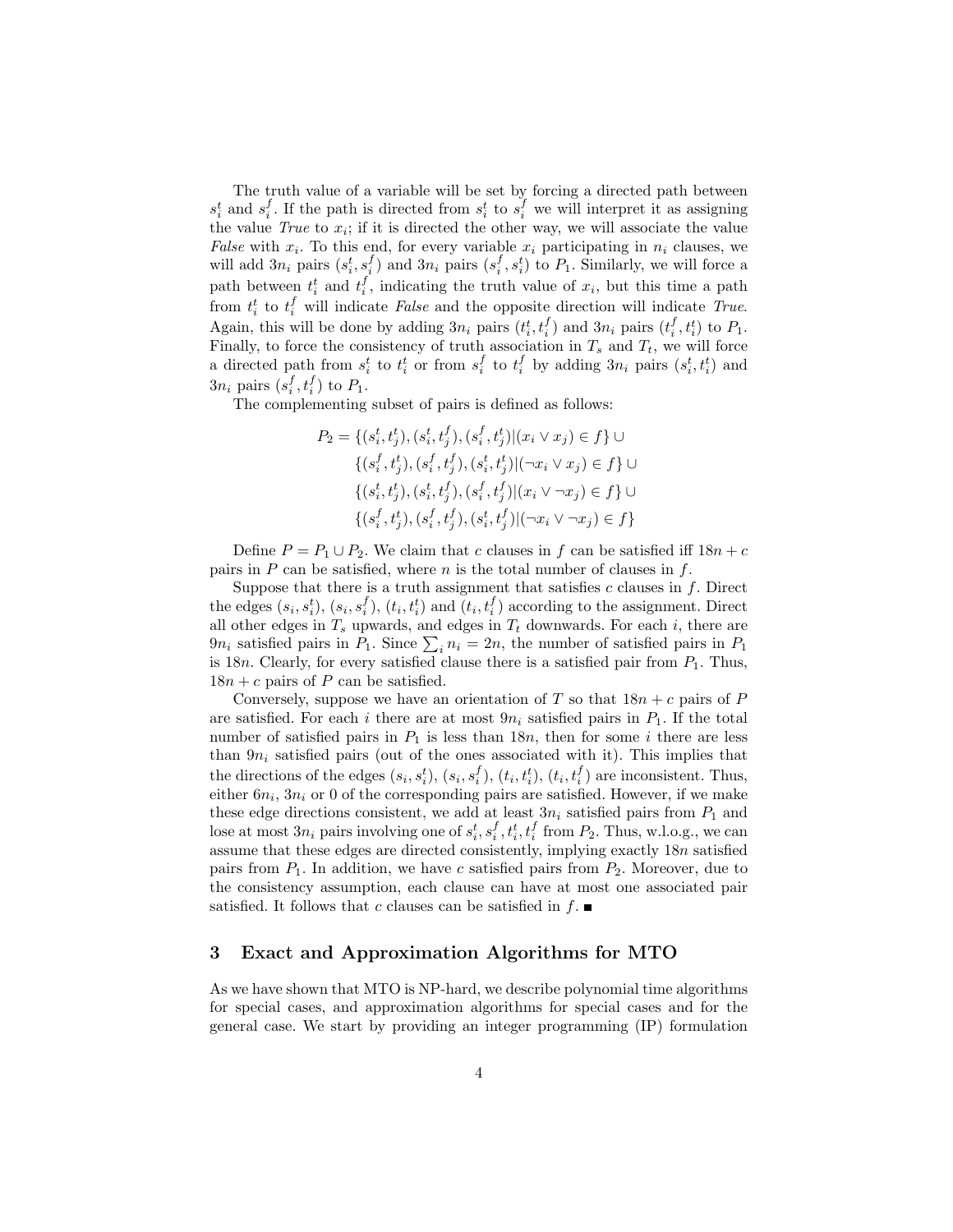of the problem that will be useful for studying the practical performance of the algorithms we propose for MTO.

## 3.1 An Integer Program Formulation

Since every two vertices in a tree are connected by a unique path, MTO can be solved using the following integer program:

- 1. For each vertex pair  $p \in P$  introduce a Boolean variable  $y(p)$ , indicating whether it is satisfied or not.
- 2. For each edge  $e = (u, v) \in T$ , where  $u < v$ , introduce a Boolean variable  $x(e)$ , indicating its direction (1 if it is directed from u to v, and 0 otherwise).
- 3. For each pair  $p = (a, b) \in P$  and every tree edge  $e = (u, v) \in T$ , where  $u < v$ : if the path from  $a$  to  $b$  in  $T$  uses  $e$  in the direction from  $u$  to  $v$ , introduce a constraint  $y(p) \leq x(e)$ , and if it uses the edge in the direction from v to u, introduce a constraint  $y(p) \leq 1 - x(e)$ .
- 4. Maximize the objective function  $\sum_{p \in P} y(p)$ .

It is possible to consider an LP-relaxation of the above integer programming, but it is not very useful as a value of  $|P|/2$  can always be obtained by setting  $x(e) = y(p) = \frac{1}{2}$  for every  $e \in T$  and  $p \in P$ .

#### 3.2 Solving MTO on Paths

In this section we present a simple dynamic programming algorithm that solves MTO on a path in polynomial time.

Assume that the vertices on the path are numbered consecutively from 1 to n. The edges of the path are  $(i, i + 1)$ , for  $1 \leq i < n$ . We think of vertex i as lying to the *left* of vertex  $i + 1$ . We also let  $[i, j] = \{i, i + 1, \ldots, j\}$ .

Let P be the input set of pairs. For every  $1 \leq i < j \leq n$ , let  $v_{ij}^+ = |\{(a, b) \in$  $P \mid i \leq a < b \leq j$ } and  $v_{ij}^- = |\{(b, a) \in P \mid i \leq a < b \leq j\}|$ . In other words,  $v_{ij}^{\dagger}$  is the number of pairs of P with both endpoints in the interval  $[i, j]$  that are satisfied when the edges  $(i, i+1), \ldots, (j-1, j)$  are all oriented to the right, while  $v_{ij}^-$  is the number of such pairs satisfied when the edges are oriented to the left. Let  $v_{ij}$  be the maximal number of pairs of P with both endpoints in [i, j] that can be simultaneously satisfied using any orientation of the edges in the interval  $[i, j]$ . We claim:

**Lemma 1.** For every  $1 \leq i < j \leq n$  we have  $v_{ij} = \max\{v_{ij}^+, v_{ij}^-, \max_{i < k < j} v_{ik} + v_{kj}\}.$ 

*Proof.* The proof that  $v_{ij} \ge \max\{v_{ij}^+, v_{ij}^-, \max_{i \le k \le j} v_{ik} + v_{kj}\}$  is straightforward. We prove, therefore, the opposite inequality. Consider the orientation of  $[i, j]$  that achieves the maximal value of  $v_{ij}$ . If all the edges in this orientation are oriented to the right, then  $v_{ij} = v_{ij}^+$  and we are done. Similarly, if they are all oriented to the left, then  $v_{ij} = v_{ij}^-$ . Otherwise, there is a vertex  $i < k < j$  for which the edges  $(k-1,k)$  and  $(k, k+1)$  have opposite orientations. It follows that no pair  $(a, b)$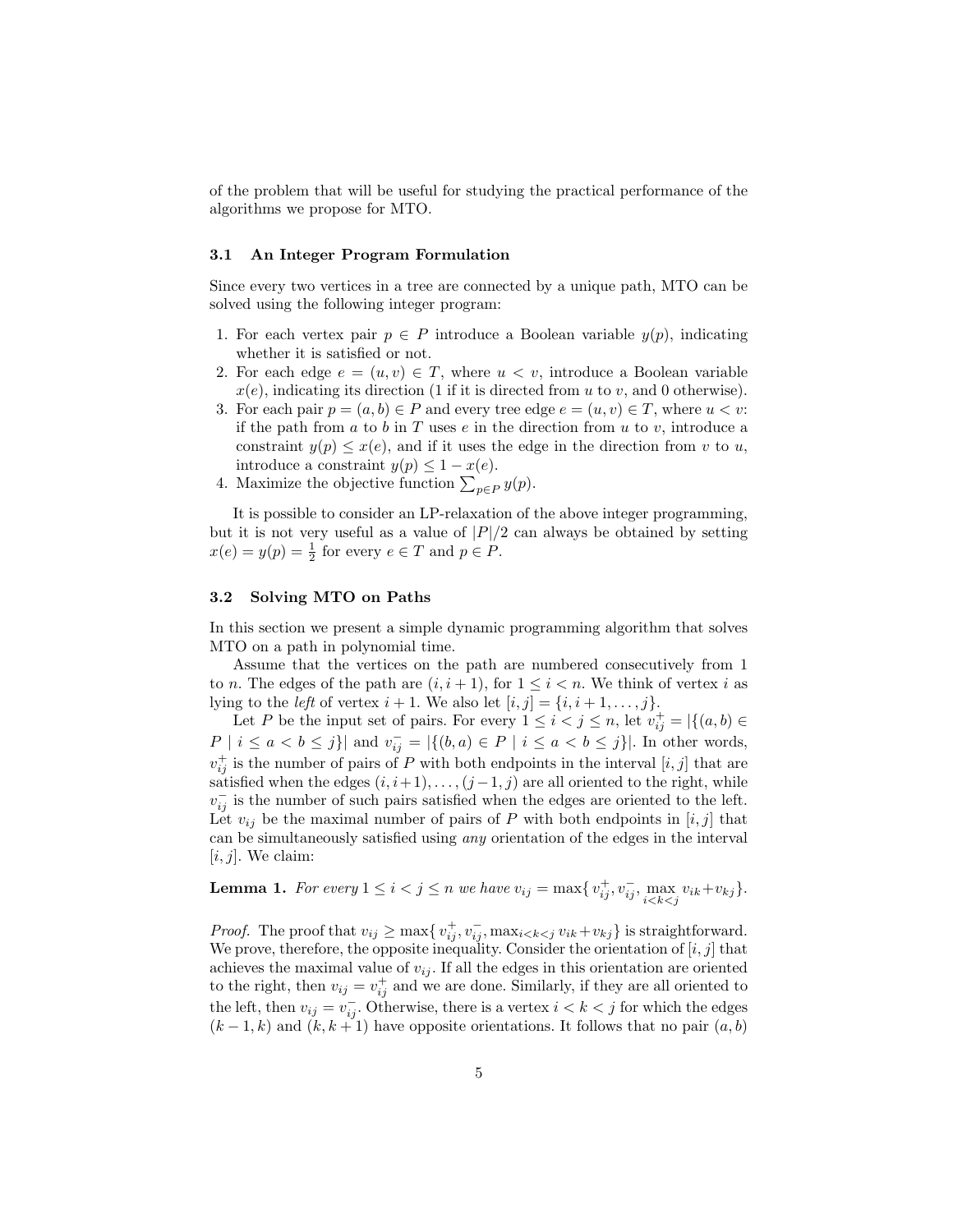with  $a < k < b$  or  $b < k < a$  can be satisfied by such an orientation. Hence, all edges satisfied by this orientation lie in either [i, k] or [k, j]; thus,  $v_{ij} = v_{ik} + v_{kj}$ , as required.

As an immediate corollary we get:

**Theorem 3.** MTO on paths of length n can be solved in  $O(n^3)$  time.

## 3.3 Approximating MTO on Stars

A star is a tree in which the root is directly connected to all the leaves (i.e., a tree with one level). In this section we describe an approximation algorithm for MTO on stars that will also serve as a building block in our approximation algorithms for general trees.

**Lemma 2.** If  $T$  is a star then at least  $1/4$  of all pairs can be satisfied.

Proof. Choose a random orientation. Each pair is then satisfied with a probability of at least  $1/4$ .

It is easy to use the method of conditional expectations to obtain a deterministic linear time algorithm that produces an orientation of a star that satisfies at least 1/4 of the pairs. This immediately gives us a 1/4-approximation algorithm for the problem. As the MTO problem on stars is equivalent to the Max-DI-Cut problem, an 0.874-approximation for the problem can be obtained using the semidefinite programming based approximation algorithms [2, 9].

## Approximating MTO on Caterpillars

Recall that a *caterpillar* is a graph in which all vertices are on a central path or at most one edge away from it. MTO is NP-complete even for caterpillars with maximum degree 3 (the proof is similar to the proof for binary trees, and is omitted for lack of space). We show the following:

**Lemma 3.** Let  $T$  be a caterpillar. At least  $1/8$  of all pairs can be satisfied.

Proof. Partition edges into 'path' edges which lie on the caterpillar path, and 'bush' edges which "stick" from it. Direct the path edges in a single direction by choosing one of the two at random. Also, randomly direct each of the bush edges. Note that each pair of vertices  $(u, v)$  is connected by at most two bush edges and a sub-path. Therefore, the probability that  $(u, v)$  is satisfied by the random assignment is at least  $1/8$ . The claim follows.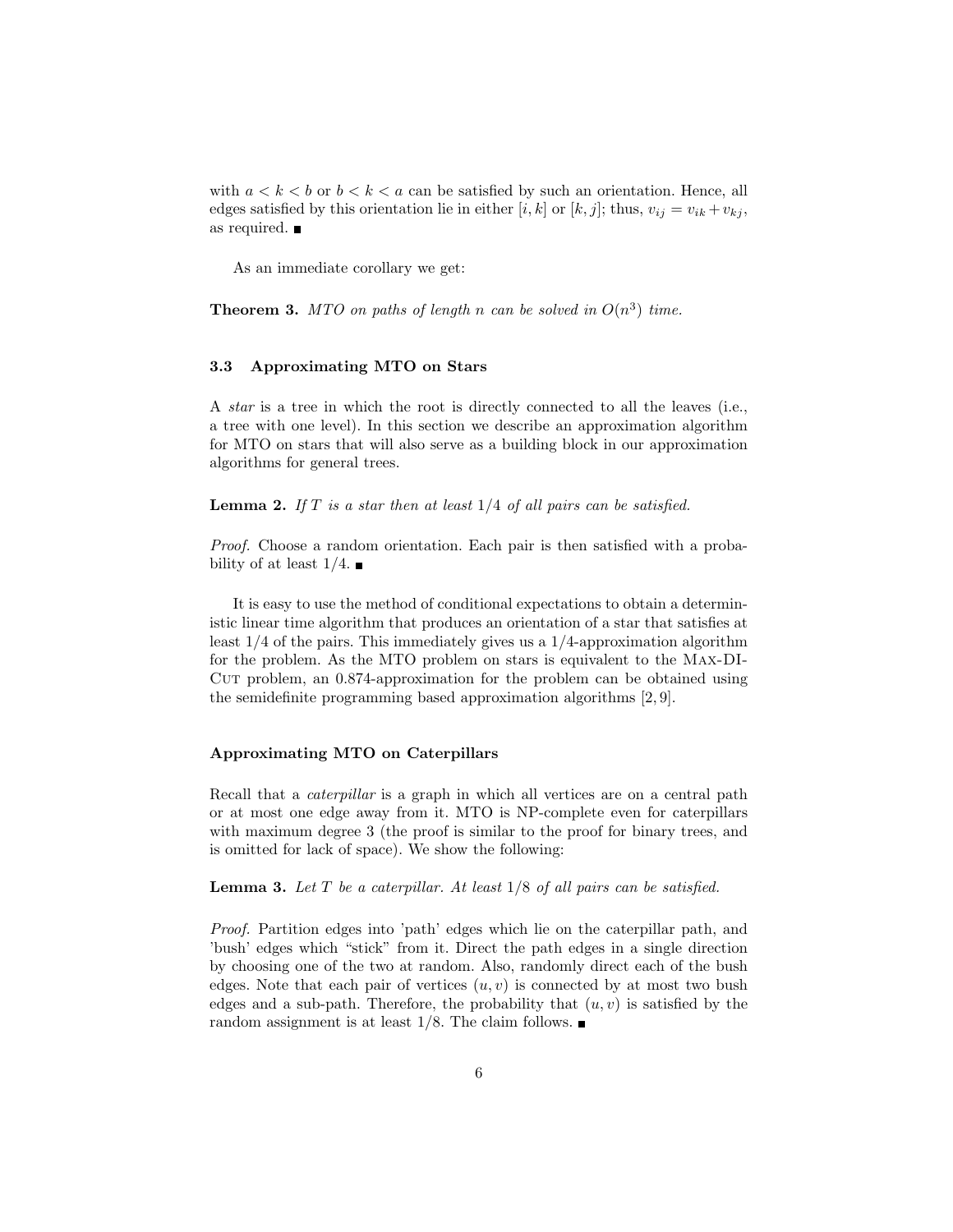#### 3.4 Approximating MTO on bounded-depth trees

In this section we present approximation algorithms for rooted, bounded-depth trees that make use of the approximation algorithm for stars. All the results can be extended to unrooted, bounded-diameter trees by rooting them at a "central" vertex so that their depth is bounded by roughly half the diameter.

Consider a tree T with d levels (and depth  $d-1$ ). We denote the vertices at level *i* by  $L_i$ , starting from the root at level 1. For a node *v*, denote by  $T_v$ the subtree rooted at  $v$ . Two notions of separation will be useful to us in the approximation algorithms that we design in the sequel.

**Definition 2.** A node w in a tree separates a pair  $(u, v)$ , if w is on the path between u and v. w is called the lowest common ancestor (LCA) of u and v if in addition it lies on the lowest possible level in the tree.

**Lemma 4.** For any vertex v in T, at least  $1/4$  of the pairs separated by v can be satisfied.

*Proof.* Re-root the tree at v, and denote its subtrees by  $T_1, \ldots, T_l$ . We will direct all edges in  $T_i$  either toward v or away from v, consistent with the edge between  $v$  and  $T_i$ . To direct the edges between  $v$  and  $T_i$ , construct an instance of MTO on a star  $T'$  as follows: the root is v, and there are l leaves  $v_1, \ldots, v_l$ . For each  $(u, w)$  separated by v, where  $u \in T_x, w \in T_y$ , add  $(v_x, v_y)$  to P'. By Lemma 2,  $1/4$  of the pairs in  $P'$  can be satisfied. The edge directions in  $T'$  are used to direct the edges of the tree. It is easy to see that any pair  $(u, w)$  separated by v, where  $u \in T_x, w \in T_y$ , is satisfied iff  $(v_x, v_y)$  is satisfied in T'. The claim follows.

**Corollary 3.** For any vertex v in T, at least  $1/4$  of the pairs whose LCA is v can be satisfied.

**Definition 3.** For a tree T rooted at a vertex v, we denote by  $StarMTO(T, P, v)$ the star-based solution of the MTO problem on  $T$ , as described in the proof of Lemma 4.

**Lemma 5.** Let T be a rooted tree with d levels. At least  $1/(4d)$  of the pairs in P can be satisfied.

*Proof.* As there are d levels, there must be a level j that contains at least  $|P|/d$ LCAs of the pairs in P. Compute StarMTO( $T_v, P, v$ ) for each node  $v \in L_i$ . By Corollary 3, at least  $|P|/(4d)$  of the pairs are satisfied.

The above lemma provides us with a lower bound on the number of pairs that can be satisfied. It implies an approximation algorithm to MTO with a ratio of  $1/(4d)$ , but the latter ratio can be improved as we show next:

**Lemma 6.** Let  $T$  be a tree with d levels. MTO can be approximated to within a factor of  $1/(2d)$  on T.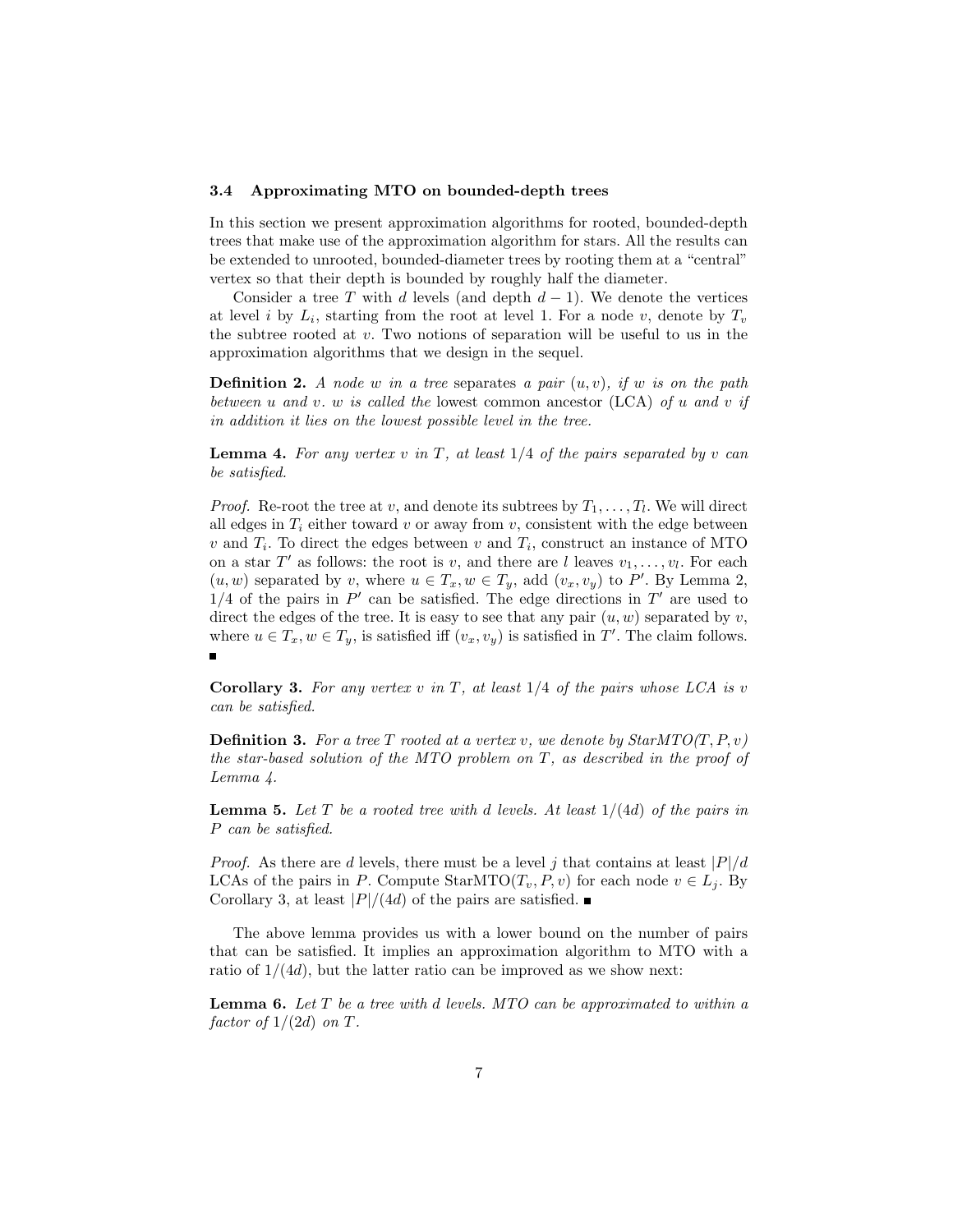*Proof.* We form a d-partite graph  $G_d$ , in which each node corresponds to a pair in  $P$ . The *i*-th layer is the set of pairs whose LCAs lie on  $L_i$ . We connect two vertices (in two layers) by an edge if the two pairs cannot be simultaneously satisfied. Clearly, the maximum number of pairs that can be satisfied is no more than a maximum sized independent set  $I$  in  $G_d$ .

For the algorithm, find an independent set  $I'$  in  $G_d$ . Next, solve StarMTO starting with the root level of the tree, and going down the tree. Specifically, for each vertex  $v \in L_i$ , solve StarMTO $(T_v, I', v)$  on the pairs in the independent set I'. Note that some of the edge directions have been pre-set by previous levels. However, as  $I'$  is an independent set, the edge directions set by previous levels do not contradict any of the pairs in the current level. By Lemma 2, at least  $|I'|/4$  pairs are satisfied. The approximation ratio is therefore

$$
\frac{|I'|}{4|I|} = \frac{\alpha_d}{4}
$$

where  $\alpha_d = 2/d$  is the approximation ratio achievable for independent sets on a d-partite graph [7]. Overall we get an approximation ratio of  $1/(2d)$ .

Lemma 6 implies a  $1/(2 \lg n)$  approximation algorithm for a complete binary tree, as it contains  $\lg n$  levels.

## Approximating MTO on General Trees

**Lemma 7.** In every tree of size n there is a centroid node whose removal breaks the tree into components of size at most  $n/2$ .

Our approximation algorithm for general trees is as follows:

## $MTO(T, P)$

- 1. Find a centroid v, with resulting subtrees  $T_1, \ldots, T_l$ .
- 2. Let  $A_s = \text{StarMTO}(T, P, v)$ .
- 3. For all  $1 \leq j \leq l$ , let  $P_j = \text{MTO}(T_j, P)$ .
- 4. return max $\{A_s, \sum_j P_j\}.$

**Theorem 4.** Let T be a tree with n nodes. For any set P,  $MTO(T, P)$  finds an orientation that satisfies at least  $1/(4 \lg n)$  of the pairs.

*Proof.* Let  $R(n)$  be a lower bound on the fraction of the pairs satisfied by the orientation produced by the algorithm when run on a tree with  $n$  vertices. We show by induction that  $R(n) \geq \frac{1}{4 \lg n}$ .

At the base of the induction  $n = 2$ . In this case, at least  $1/2$  of the pairs are satisfied, and  $R(n) \geq 1/2$ . Suppose now that  $R(k) \geq 1/(4 \lg k)$  for any  $k < n$ . Let  $P(n) = |P|R(n)$  denote the minimum number of pairs satisfied by running MTO on an input of size  $n$ . Also, let  $A$  be the subset of pairs separated by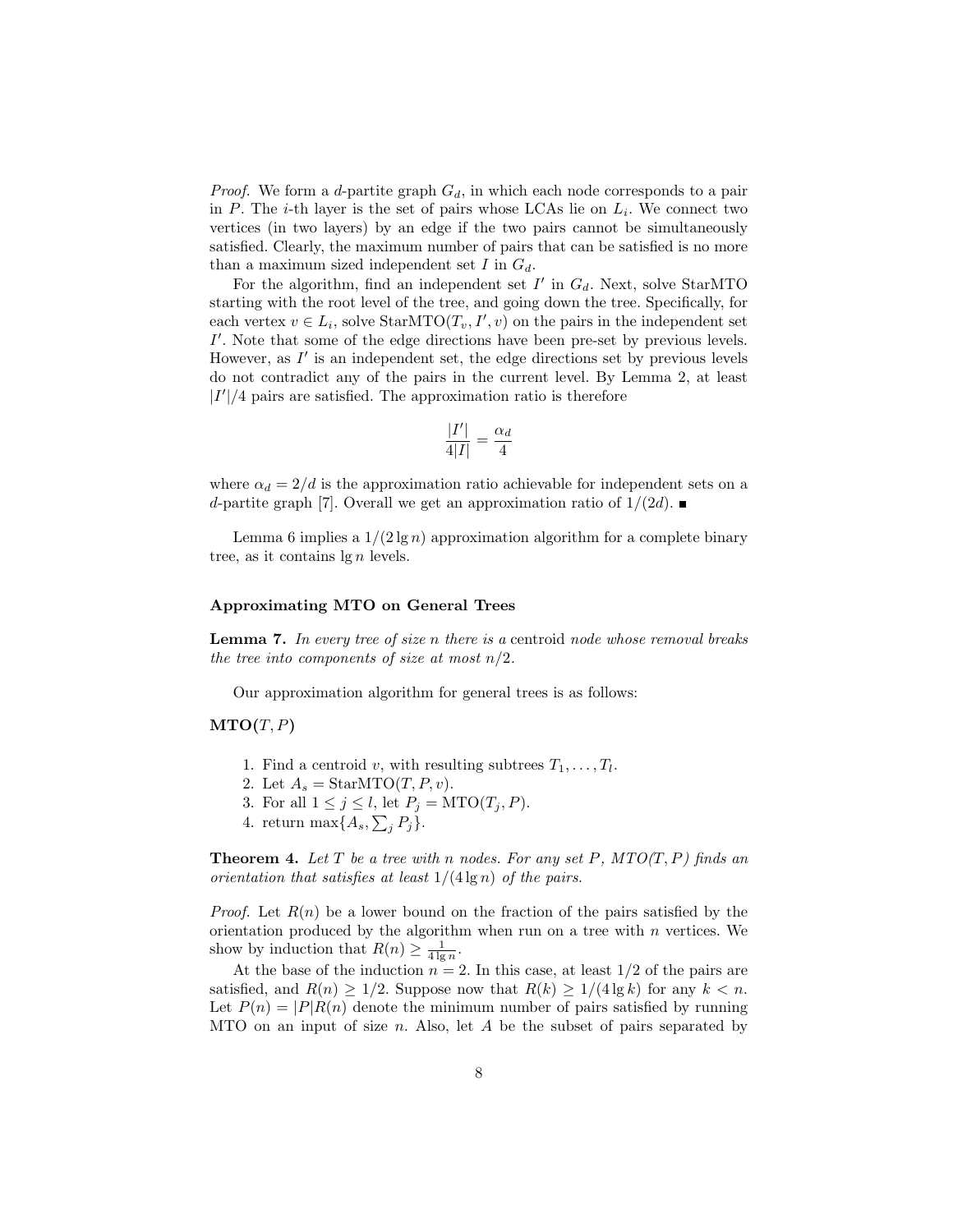the centroid v. By the induction assumption,  $\sum_j P(n_j) \geq \frac{|P| - |A|}{4 \lg(n/2)}$ . Therefore, applying to the recursion

$$
P(n) = \max\left\{\frac{|A|}{4}, \sum_{j} P(n_j)\right\} \ge \max\left\{\frac{|A|}{4}, \frac{|P| - |A|}{4 \lg(n/2)}\right\}
$$

The two sub-expressions are balanced for  $|A| = |P| / \lg n$ , implying that

$$
R(n) = \frac{P(n)}{|P|} \ge \frac{1}{4\lg n}
$$

# 4 Applications to Simulated and Real Network Data

We implemented the general approximation algorithm described above and tested it on simulated and real network data. To evaluate its performance we also implemented the integer-program algorithm which provides an optimal solution to MTO.

#### 4.1 Performance on Simulated Data

As a first test of the algorithm, we measured its approximation ratio performance on random trees, by comparing the solutions it obtained to those obtained by the IP algorithm. The random trees contained 1,000 vertices and were generated by iteratively adding a vertex, and connecting it to one of the already existing vertices uniformly at random. The cause-effect pairs were generated by drawing vertices from the tree uniformly at random.

We tested the algorithm's performance when varying the number of causeeffect pairs from 20 to 1000. The percentage of satisfied pairs along with the implied approximation ratio are displayed in Figure 2. Evidently, the algorithm attains very high approximation ratios in practice reaching up to 0.9 and higher ratios on instances with 500 or more pairs. Notably, even on random instances for which at least 80% of the pairs could be satisfied (see a detailed description in the next paragraph) the average approximation ratio was 0.66 – much higher than the theoretical guarantee.

To test the utility of the algorithm in predicting edge directions, we simulated input with known edge directions as follows: we generated 20-1,000 pairs of vertices. 80% of the pairs were generated in a way that all could be satisfied simultaneously. The other 20% of the pairs were generated randomly, to simulate noise. We randomly chose 50 edges on the paths of the "correct" pairs, and tested the algorithm's accuracy in predicting their direction. The accuracy did not seem to depend on the number of pairs, and was 0.76 on average.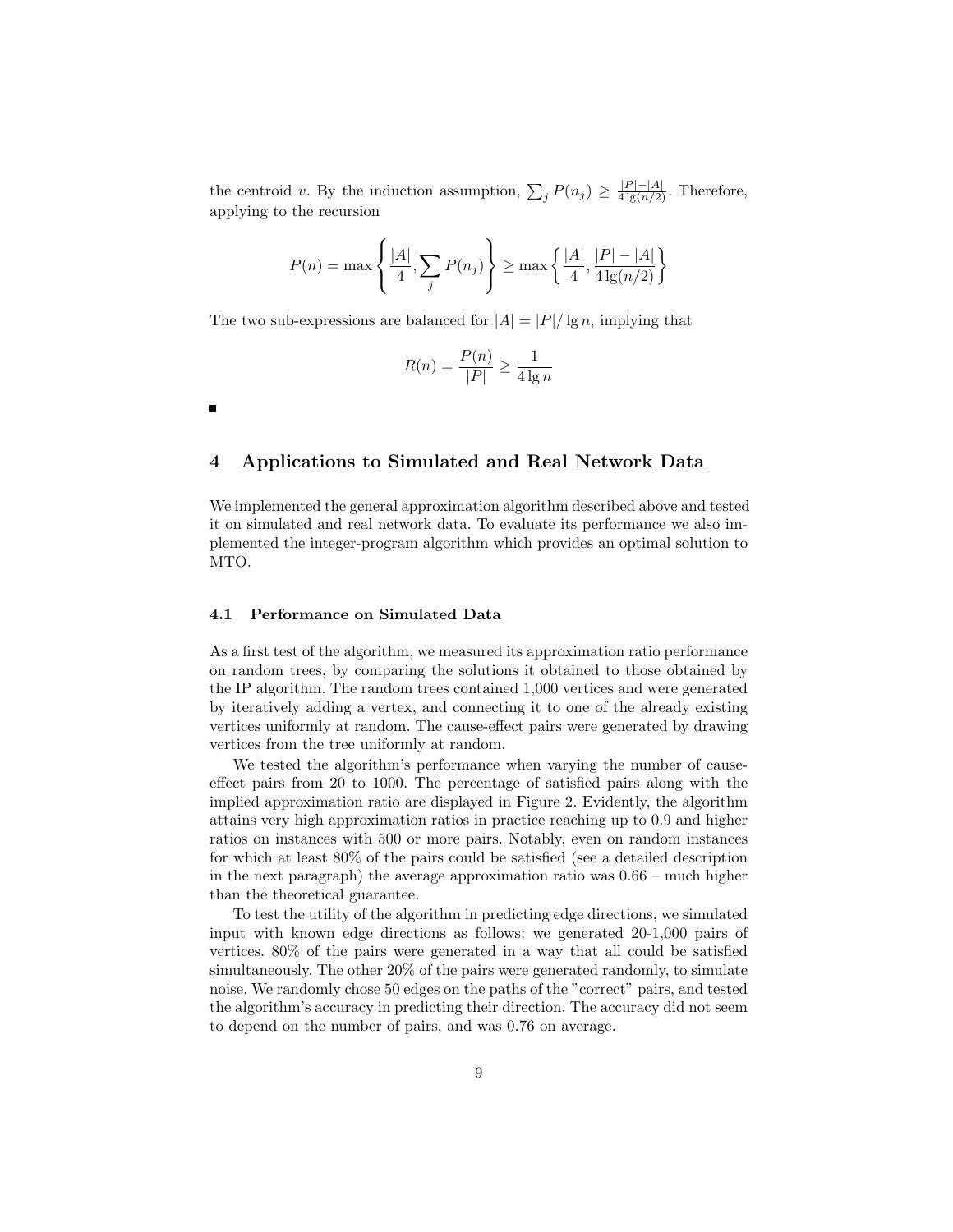

Fig. 2. Performance on simulated data. Percents of satisfied pairs are displayed for both an optimal solution (based on IP) and the approximation algorithm's solution. A third plot depicts the implied approximation ratio.

## 4.2 Biological Data

Next, we tested the performance of our algorithm on real data. To this end, we used a yeast protein-protein interaction (PPI) network consisting of 15,147 protein-protein interactions obtained from the Database of Interacting Proteins [11]. We complemented this network by additional 596 (kinase-substrate) PPIs from [10] for which the direction of signal flow is known (from the kinase to the substrate), represented as undirected edges in the constructed network. For cause-effect pairs, we used knockout data obtained from [12]. The data set contained 24,457 pairs of a knocked out gene (cause) and an affected gene (effect), out of which 14,295 are pairs of proteins from the network.

After removal of small disconnected components (of size  $\leq$  3) and cyclecontraction, we obtained a tree with 2,027 vertices and 3,370 cause-effect pairs. Interestingly, about 90% of the vertices in the contracted tree were aligned in a star form. Applying our approximation algorithm to the tree yielded an orientation that satisfied 3,262 of the 3,370 pairs. The optimal solution, obtained using integer programming, satisfied 3,295 pairs, implying a practical approximation ratio of 0.99. This tight ratio matches the ratios observed in the simulations (Figure 2).

The orientation produced by the algorithm provided predictions for 3,880 interaction directions. 148 of these interactions were from the kinase-substrate data set and, hence, their true directions were known. Remarkably, 147 of these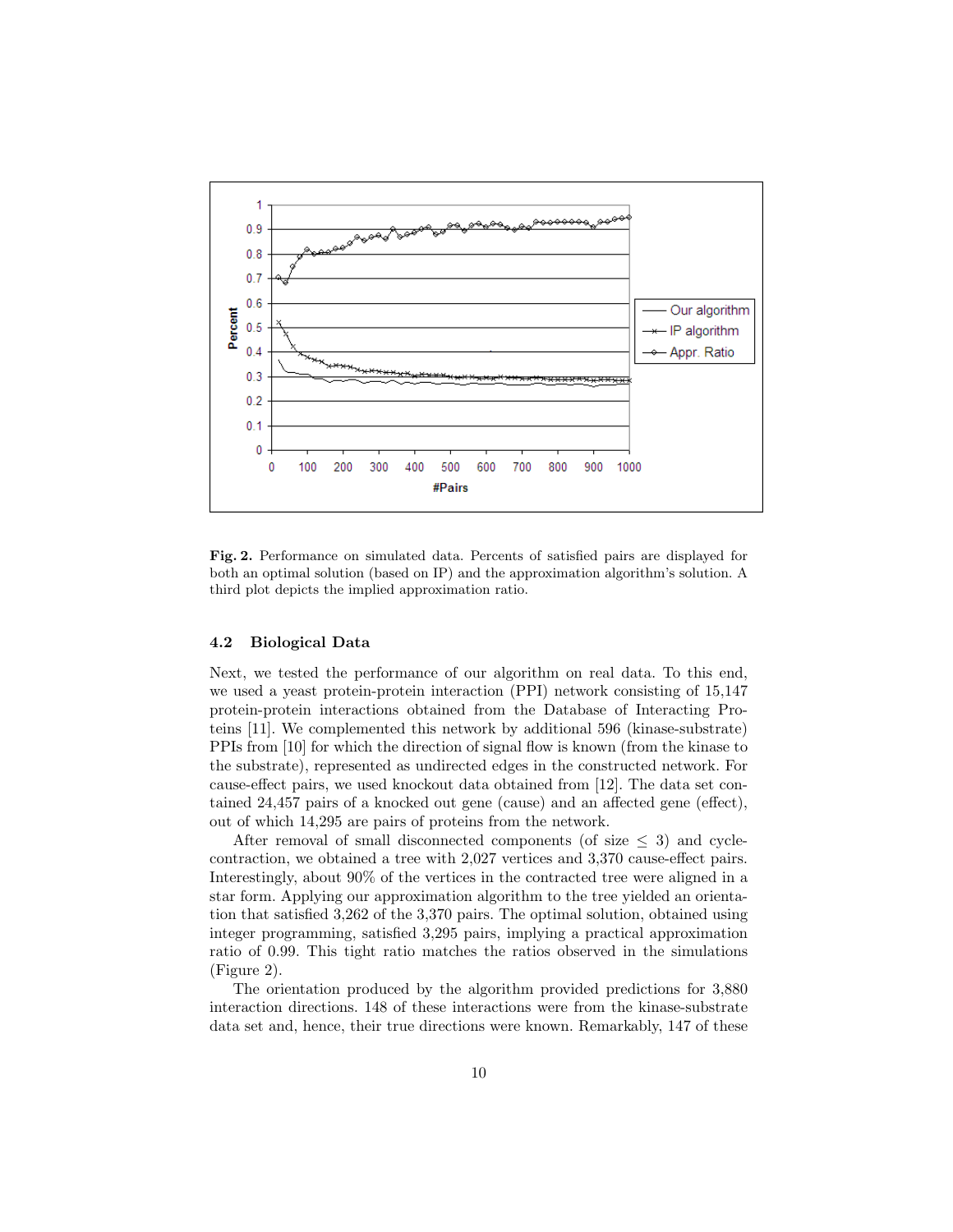148 directions were predicted correctly. Notably, none of the kinase-substrate interactions were also cause-effect pairs, but rather lied on paths connecting such pairs.

# 5 Conclusions

In this paper we have studied the problem of orienting a graph so as to satisfy a maximum number of ordered pairs. We have given exact and approximate algorithm to certain restrictions of the problem, and an  $O(\log n)$  approximation algorithm for the general case. The algorithm was shown to yield very tight approximation ratios in practice, and attained remarkable accuracy in predicting edge directions on a real protein network.

Several open problems that require further investigation include: (i) closing the gap between the guaranteed approximation ratio in the general case and the approximation hardness result; (ii) tackling the graph orientation problem when some of the edge directions are pre-set (in the biological context this happens when there is prior biological knowledge on directionality or when considering other types of interactions such as transcriptional regulatory ones); and (iii) improving the lower bound on the optimum number of pairs that can be satisfied.

# 6 Acknowledgments

We thank Richard Karp, Eran Halperin, Tomer Shlomi and Eytan Ruppin for stimulating discussions about the orientation problem. We thank Oved Ourfali for his help with the implementation. We thank Andreas Beyer and Silpa Suthram for providing us with the kinase-substrate data. This work was supported by a grant from the Israel Science Foundation (grant no. 385/06).

## References

- 1. E. M. Arkin and R. Hassin. A note on orientations of mixed graphs. Discrete Applied Mathematics, 116(3):271–278, 2002.
- 2. U. Feige and M. X. Goemans. Aproximating the value of two prover proof systems, with applications to MAX 2-SAT and MAX DI-CUT. In ISTCS, pages 182–189, 1995.
- 3. S. Fields. High-throughput two-hybrid analysis. the promise and the peril. Febs J, 272(21):5391–5399, 2005.
- 4. S. L. Hakimi, E. Schmeichel, and N. E. Young. Orienting graphs to optimize reachability. Information Processing Letters, 63(5):229–235, 1997.
- 5. R. Hassin and N. Megiddo. On orientations and shortest paths. Linear Algebra and its applications, 114/115:589–602, 1989.
- 6. J. Håstad. Some optimal inapproximability results. Journal of the  $ACM$ ,  $48(4)$ :798– 859, 2001.
- 7. D. S. Hochbaum. Efficient bounds for the stable set, vertex cover and set packing problems. Discrete Applied Mathematics, 6:243–254, 1983.